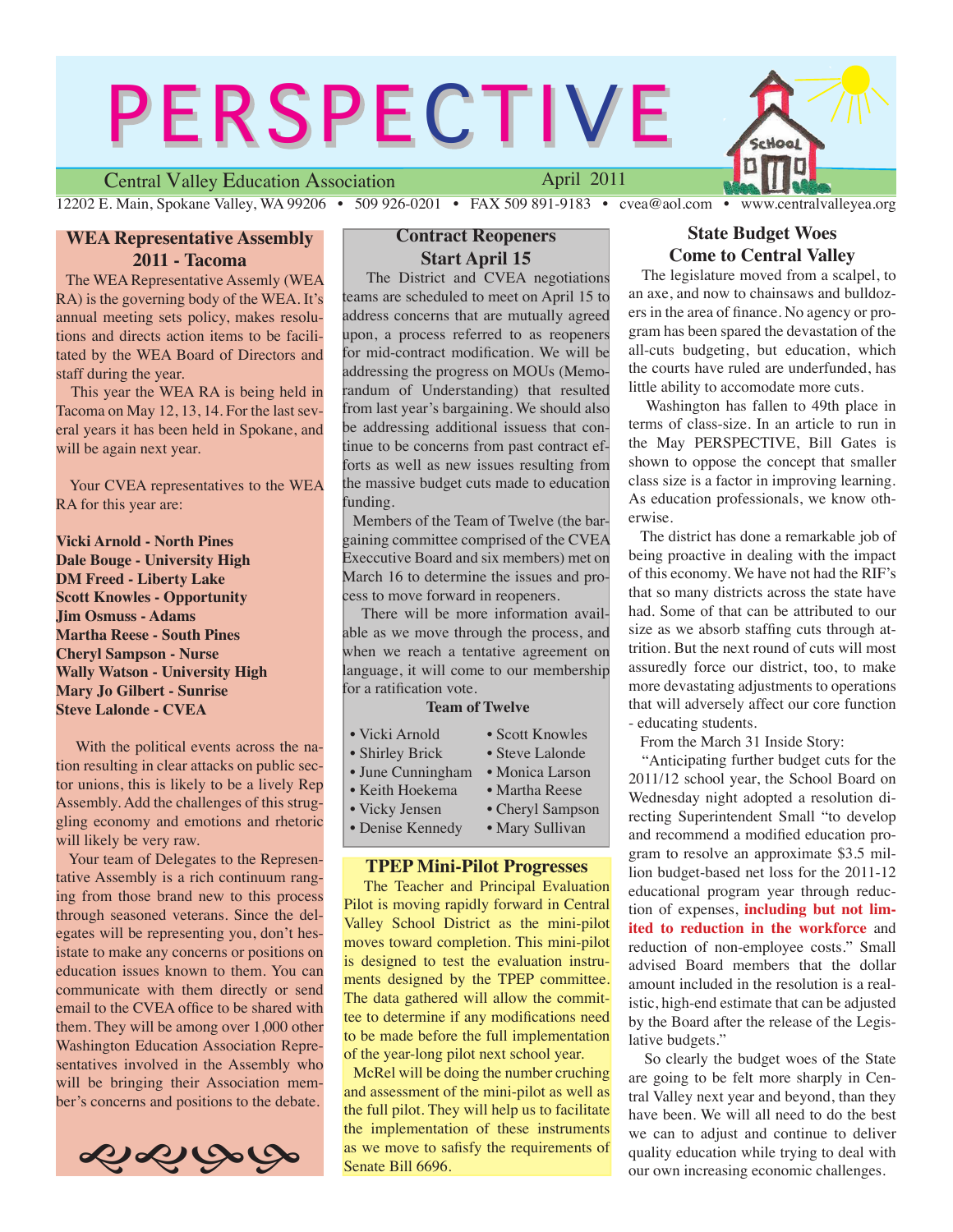Testing... Testing... 1...2...3... A...B...C... *One, two, three*. Test...Test... Great for microphones but not so great for kids, *as the essence of their education.*

**Check this out. It is a little ditty about testing.**  Click the link below or go to the url listed below the link;

#### **[Tom Chapin, Not on the Test](http://www.youtube.com/watch?v=bXwwmQcTmSQ&NR=1)**

http://www.youtube.com/ watch?v=bXwwmQcTmSQ&NR=1



#### **From: The Children Must Play**

 The New Republic online magazine has an article called "The Children Must Play" by Samuel E. Abrams, which suggests that we can learn some things from the Finns when it comes to education. In comparing the current U.S. approach to education, the article says that the Finnish educational system is based on a "balanced curriculum and professionalization" as opposed to testing for validation.

 The article goes on to say that in the 2009 Program for international Student Assessment (PISA), the Finns scores were very high for the fourth consecutive time while the U.S. posted in the middle of the pack. The test is given every three years to 5,000 15-year-olds in nations around the globe, and covers reading, math, and science.

 Abrams continues with the observation that while nations worldwide moved to standardized testing practices in the 1990's, "the Finnish National Board of Education concluded that such tests would consume too much instructional time, cost too much to construct, proctor, and grade and generate undue stress." Instead the Finns give exams to a statistically significant sampling of students to check on systemic progress and facilitate appropriate modifications. This trust in teachers and the curriculum they create has been so successful that in 1991 they closed the "inspectorate " office of the National Board of Education. The article goes on to state;

 "Teachers in Finland design their own courses, using a national curriculum as a guide, not a blueprint, and spend about 80 percent as much time leading classes as their U.S. counterparts do, so that they have sufficient opportunity to plan lessons and collaborate with colleagues."

 Finnish students do take standardized exams as high school seniors if they wish to go on university studies. The article says much more about the differences between the Finnish and U.S. educational systems.

 This article is based on an article found on a website called "the New Republic." To read that complete article, click the link or go to the url listed below the link;

# [The Children Must Play](http://www.tnr.com/article/politics/82329/education-reform-Finland-US?id=sW4VSeW5JvwdjUmCzG2xjcLsxMVekTkhGpr3IHtSfzLCRyAT7vmhJf8sQiB4RfzG)

http://www.tnr.com/article/politics/82329/ education-reform-Finland-US?id=sW4VS eW5JvwdjUmCzG2xjcLsxMVekTkhGpr3 IHtSfzLCRyAT7vmhJf8sQiB4RfzG

## **"If we have to test their butts off, There'll be No Childs Behind Left**"

 These are lyrics from a song written and performed by recording artist Lily Eskelson, who also happens to be the NEA Vice President. The Associationn at the State and National levels have long objected to highstakes testing as costly and inappropriate to assess a comprehensive education.

 Diane Ravitch who was one of the architects of the No Child Left Behind program of the Bush administration has done a complete reversal and now agrees that highstakes testing is not doing what NCLB intended. In her book The Death and Life of the Great American School System, stated:

 "Where once I had been hopeful, even enthusiastic, about the potential benefits of testing, accountability, choice, and markets, I now found myself experiencing profound skepticism about these same ideas. I was trying to sort through the evidence about what was working and what was not. I was trying to understand why I was increasingly skeptical about these reforms, reforms that I had supported enthusiastically. I was trying to see my way through the blinding assumptions of ideology and politics, including my own. I kept asking myself why I was losing confidence in these reforms. My answer: I have a right to change my mind. Fair enough. But why, I kept wondering, why had I changed my mind? What was the compelling evidence that prompted me to reevaluate the policies I had endorsed many times over the previous decade? Why did I now doubt ideas I once had advocated?

 The short answer is that my views changed as I saw how these ideas were working out in reality."

 Somehow we have to hang on until the public comes to the same realization, or the whole movement collapses under the weight of it's false assumptions.

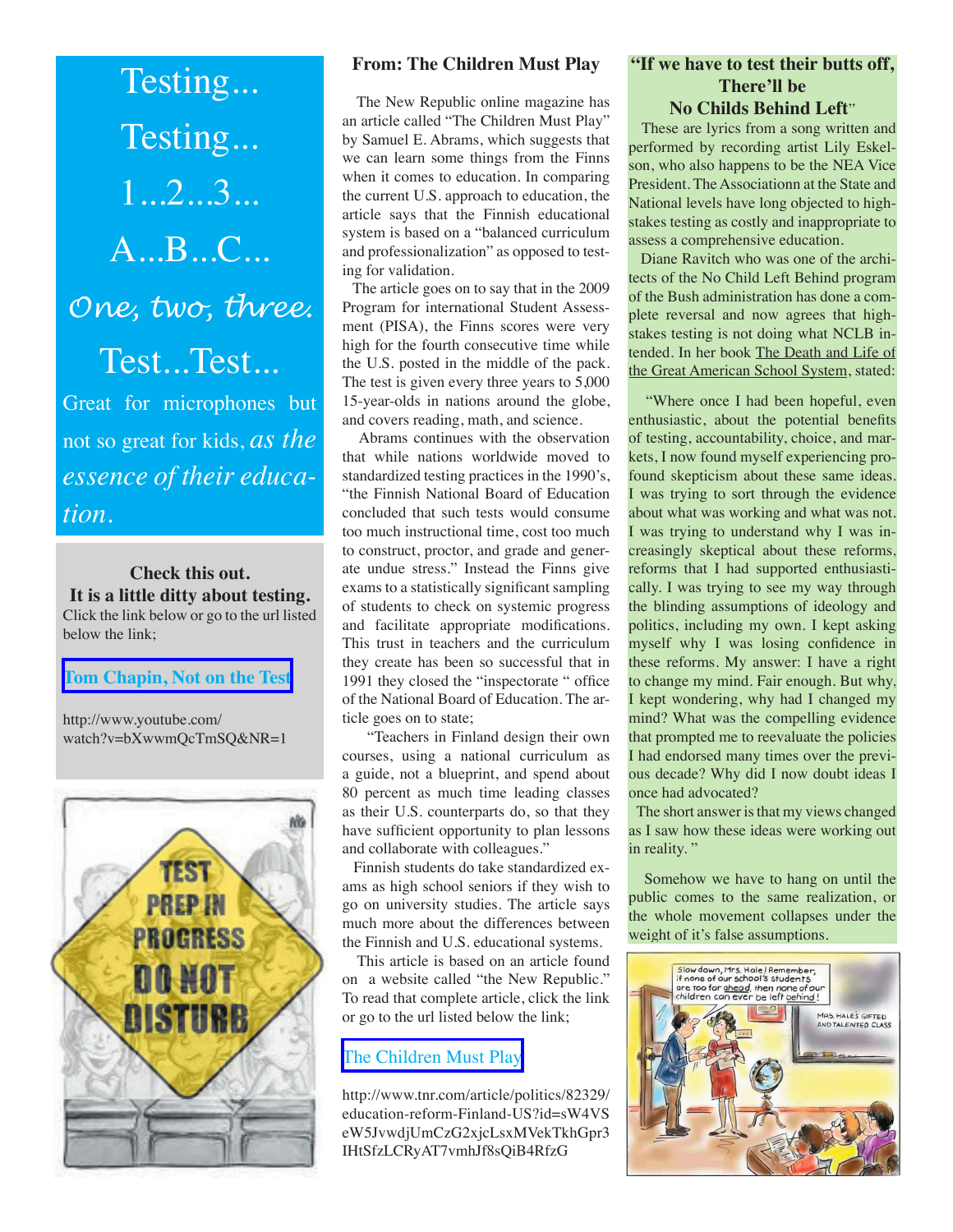# When Did I Become the Enemy?

 One day when I was in kindergarten, I brought my mother a letter from my teacher summoning her to school for a conference. None of my elder siblings had ever brought home such a document, so my mortified mother spent the entire week leading up to the conference interrogating me to learn what I had done to drive my teacher to the desperate length of resorting to such an extreme measure. I was incredulous, but I wracked my brain and confessed to every transgression I could possibly recall that would merit such a grave step on my teacher's part. That was almost fifty years ago, but clearly, I have not been paying enough attention again, because the other day I rolled out of bed to learn that I had become a major public enemy, and I am prepared to confess to you my actions that have led to my neartreasonous behavior and my welldeserved public scorn.

 Let's see. Because teachers had greatly impacted my life, and because I felt I had a talent for it, I invested thousands of my hard-earned dollars to study education in college. In 1979 I was hired as a high school English teacher for a salary of about \$7900 a year. Those were lean times for districts, and I had to



move to new districts three times before I was able to land a stable contract. During those early years of my career, I endeavored to teach my students to be better readers, writers, and thinkers. My students ranged from those bound for the very finest of universities to those with one foot in jail. I spent many hours most nights grading papers and planning lessons. I also spent thousands of dollars more studying for my master's degree at night and in summers. About 1987, I got my school counselor's degree, and first part-time and eventually full- time, I became a counselor. As a counselor, I have intervened with more suicidal kids than I can count any more. I have helped students with academic and career planning and have helped them solve problems with others on

numerous levels. I have worked closely with hundreds of parents. In short, I am no different from most of my colleagues.

You're seeing right through this, aren't you? I have been holding back some essential information: facts that will damn me for the scoundrel that I am. Ok, there is nothing to do but square my shoulders and say it: my name is Larry, and I am a member of a . . . of  $a \dots$  UNION.

I may as well spill my  $2$ . CVEA office phone guts. Every school I have worked at, I have joined the local, state, and national 3. Office manager for education association. I am ashamed to say it, but I carry a union card. I even have (God forgive me!) an NEA T-shirt.

 The union goons may break my thumbs for this, but I'll tell you some of the

things my union does. It negotiates contracts with my school district (not politicians) that guarantee I won't be fired by a principal just because he is having a bad day. It guarantees me legal defense against false accusations from misguided students or parents. I have never needed these protections, but I am glad they are there. I wish that was the end of my confession, but it doesn't stop there. My union supports legislation and local initiatives that try to reduce class sizes, get better and more modern supplies and materials in the schools, and, yes, even to build new schools when old ones need to be replaced. Now that I shine a harsh and unyielding light upon my shameful actions, it is becoming clear why my fellow citizens are so disgusted with me.



number (missing number spelled out):

\_\_\_\_\_\_\_\_.org 8. Middle School Executive Board member. 9. Elementary School Executive Board member. 10. High School Executive Board member.

926-020\_

CVEA.

- CVEA. 4. Current Vice President
	- of CVEA.
	- 5. CVEA office address: 12202 E. \_\_\_\_\_\_\_\_
- 6. url for CVEA's website: 7. Current President of CVEA.

V

 $\subset$ 

 E A